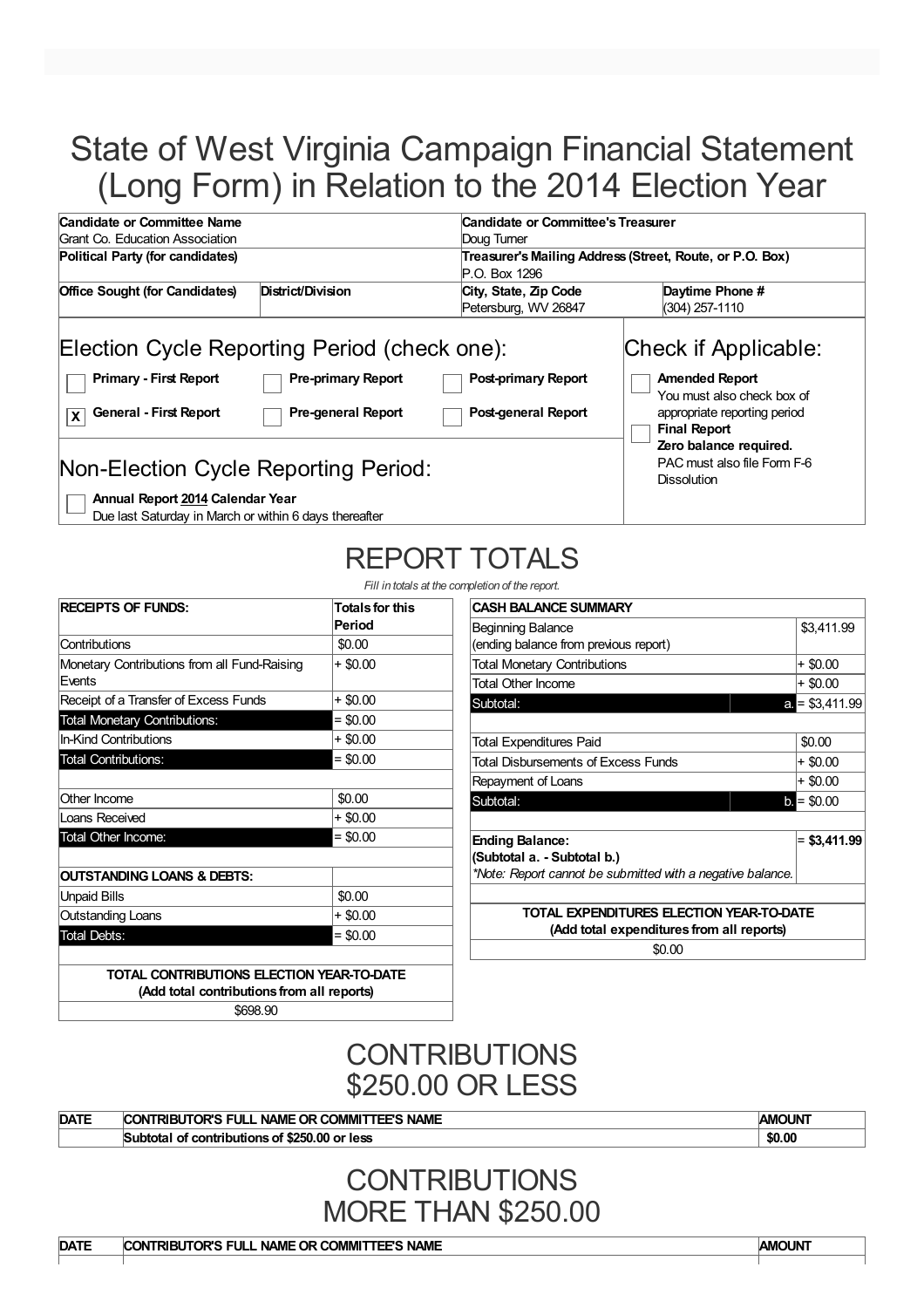| <b>Contributions:</b><br>Total                      | \$0.00 |
|-----------------------------------------------------|--------|
| Subtotal of all contributions of \$250 or less      | \$0.00 |
| Subtotal of all contributions of more than \$250,00 | \$0.00 |

## FUND-RAISING EVENTS

#### **All monetary contributions received at a fundraiser must be reported in the Event Summary below.**

If contributor's name and amount are not listed, the contribution must be turned over to the West Virginia General Revenue Fund. The only exception to this rule may apply to political party executive committees. (WV Code 3-8-5a).

### OTHER INCOME: INTEREST, REFUNDS, MISCELLANEOUS **RECEIPTS**

**Date Source of Income Type of Receipt Amount Total Other Income: \$0.00**

## IN-KIND CONTRIBUTIONS

| Date | Name and Contributor Information |
|------|----------------------------------|
|      |                                  |

**Description of Contribution Integral 2016 Value Total In-Kind Contributions: \$0.00**

## LOANS

#### **West Virginia Code: §3-8-5f. Loans to candidates, organizationsor persons for election purposes.**

"Every candidate, financial agent, person or association of persons or organization advocating or opposing the nominationor election of any candidate or the passage or defeat of any issue or item to be voted upon may not receive any money or anyother thing of value toward election expenses except from the candidate, his or her spouse or a lending institution. All loans shallbe evidenced by a written agreement executed by the lender, whether the candidate, his or her spouse, or the lending institution. Such agreement shall state the date and amount of the loan, the terms, including interest and repayment schedule, and adescription of the collateral, if any, and the full names and addresses of all parties to the agreement. A copy of the agreementshall be filed with the financial statement next required after the loan is executed."

The loan agreement must include all items asked for in the statute. (See above.) The loan agreement does not have to follow a certain format; generally, if all the required information is listed, any format is acceptable. Candidates or political committees that take out a loan for the campaign through a bank or other commercial lending institution must include a copy of the loan agreement executed with that bank or institution. Candidates should not take out loans which are partially for personal use and partially for the campaign. It is almost impossible to keep reporting straight in this case. Any money a candidate contributes to his or her campaign committee with the hope of repayment must be treated as a loan and reported in this section. When a candidate determines that no further repayment can be expected, the loan can be reported as repaid in this section by entering the amount left to repay in the repayments column and reporting the same amount as a contribution from the candidate on Page 2. **These loans** must be executed in writing. Caution: Candidates may not carry outstanding loans from one campaign to the next. Each campaign is **separate. Funds from a current campaign cannot be used to repay a loan from a previous campaign.**

#### HOW TO REPORT LOANS

- 1. Each loan for your campaign should be listed on a separate line. (Each time youloan money to the campaign or get a loan, it is considered to be a separate loan.)Include the following information on the form below.
	- a. loans(s) from prior reporting periods and the balance of each loan(Col A.) If a payment was made on the loan, list that in Col. C. **Any loan thatwas repaid in previous reporting periodsdoesnot need to be listed.**
	- b. new loans, the amount (Col. B), any repayments (Col. C), and thebalance (Col. D.)
- 2. **Attach a copy of the loan agreement for each loan received during the reporting period.**

# LOANS (CONTINUED)

| <b>Bank Loans:</b> List name & address or financial institution | Column A                                      |                | Column B      |             | Column C          | Column D                             |
|-----------------------------------------------------------------|-----------------------------------------------|----------------|---------------|-------------|-------------------|--------------------------------------|
| Candidate or Candidate's Spouse Loans: List name,               | Balance of <b>previous</b> Amount of new loan |                |               |             | Repayments during | Balance outstanding                  |
| residence and mailing address of person(s) making or            | loan at end of period received during period  |                |               |             | period            | at end of period                     |
| cosigning loan                                                  |                                               |                |               |             |                   |                                      |
|                                                                 | Amount                                        | Date           | <b>Amount</b> | <b>Date</b> | Amount            | Amount                               |
|                                                                 |                                               | Loans Received |               |             |                   | Repayment of Loans Outstanding Loans |
|                                                                 |                                               |                |               |             |                   |                                      |

## ITEMIZED EXPENDITURES

| Date | Name of Person or Vendor And Address | Purpose             | Amount |
|------|--------------------------------------|---------------------|--------|
|      |                                      | Total Expenditures: | \$0.00 |